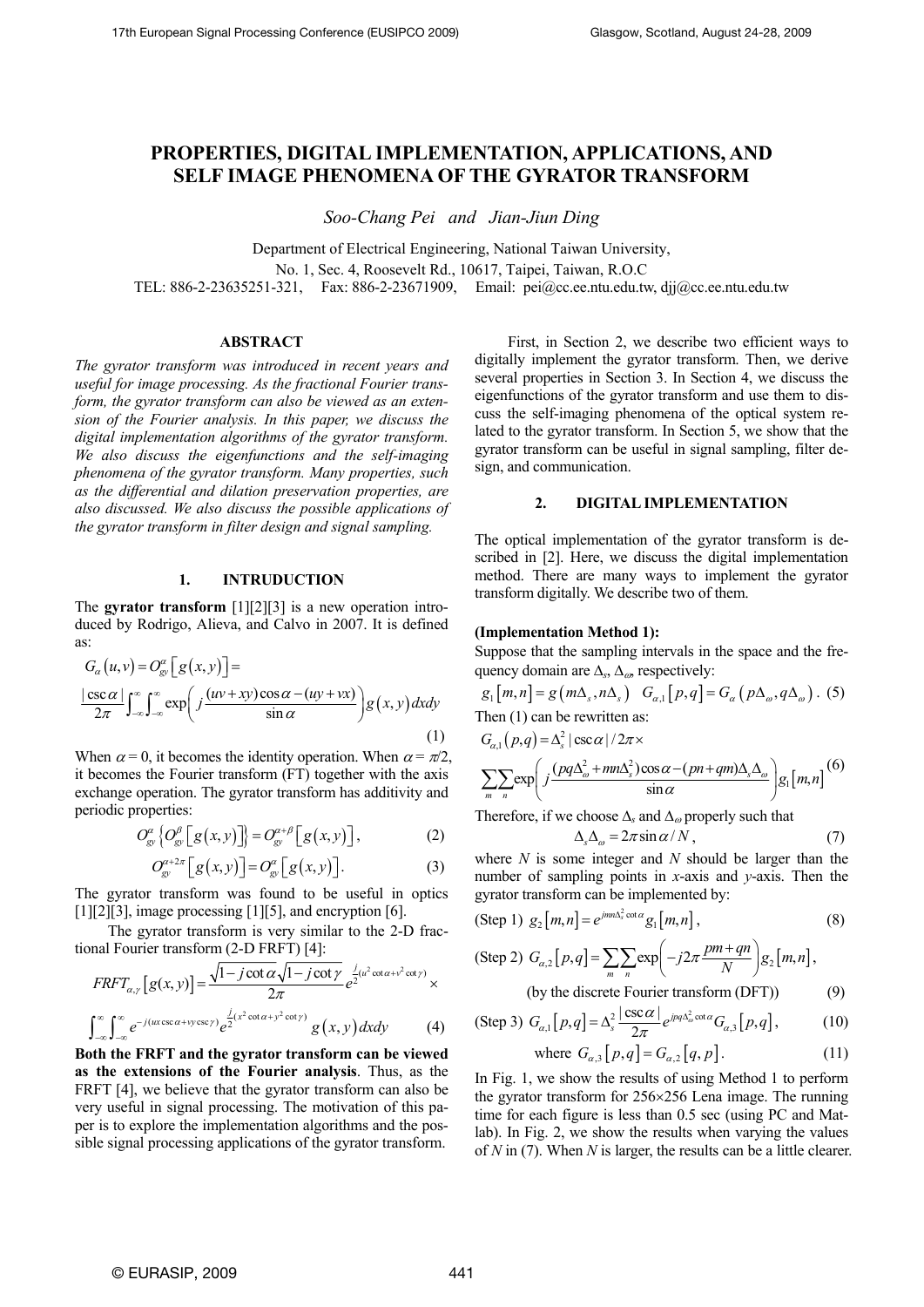

Fig. 1 The gyrator transform for 256×256 Lena image (choose  $N = 500$ ). (a) Original image, (b)  $\alpha = 0.5\pi$ . (c)  $\alpha = 0.45\pi$ , (d)  $\alpha = 0.4\pi$ , (e)  $\alpha = 0.3\pi$ , (f)  $\alpha = 0.2\pi$ .

### **(Implementation Method 2):**

Sometimes,  $\Delta_s$  and  $\Delta_{\omega}$  are fixed and we cannot adjust them to satisfy (7). In this case, we can use the fact that

$$
-2(pn+qm) = (p-n)^2 + (q-m)^2 - (p^2+q^2+m^2+n^2).
$$
 (12)

Thus, we can use the following process to implement the gyrator transform:

 $(\text{Step 1}) \ g_2[m,n] = e^{-\frac{j}{2}(m^2+n^2)\Delta_s\Delta_\omega \csc \alpha} e^{jmn\Delta_s^2 \cot \alpha} g_1[m,n]$  (13)  $(Step 2)$   $G_{\alpha}$ ,  $[p,q]$ 

$$
= \sum_{m} \sum_{n} exp\left(\frac{j}{2}[(p-m)^2 + (q-n)^2]\Delta_s\Delta_\omega \csc \alpha\right) g_2[m,n]
$$
  
=  $exp\left(j[p^2 + q^2]\Delta_s\Delta_\omega \csc \alpha/2\right) * g_2[p,q],$  (14)

(Step 3) 
$$
G_{\alpha,1}[p,q] = \frac{|\csc \alpha|}{2\pi} \Delta_s^2 e^{\frac{-j}{2}(p^2+q^2)\Delta_s\Delta_\omega \csc \alpha} e^{ipq\Delta_\omega^2 \cot \alpha} G_{\alpha,2}[q,p].
$$
 (15)

Compared with Method 1, Method 2 uses chirp convolution instead of performing the DFT in Step 2.

Although there are other digital implementation methods, the algorithms described above can avoid geometric twisting or geometric rotation operations. In digital implementation, geometric twisting and rotation needs interpolation operations, which reduce accuracy



Fig. 2 The gyrator transform for Lena image when  $\alpha = 0.2\pi$ , (a)  $N = 260$ , (b)  $N = 1200$ .

### **3. PROPERTIES**

In [1], several properties of the gyrator transform were derived, including the shifting, scaling, modulation, and energy preservation properties. In the following, using the methods similar to those in [12][13], we derive other properties of the gyrator transform. We use  $O_{gy}^{\alpha}$  to denote the gyrator transform operation with order  $\alpha$  and use  $G_{\alpha}(u, v)$  to denote the gyrator transform of  $g(x, y)$ :

$$
G_{\alpha}(u,v) = O_{\text{gy}}^{\alpha}[g(x,y)]. \qquad (16)
$$

**(A)** Multiplication Property

$$
O_{\text{gv}}^{\alpha}\left[xg(x,y)\right] = j\frac{\partial}{\partial v}G_{\alpha}\left(u,v\right)\sin\alpha + uG_{\alpha}\left(u,v\right)\cos\alpha. \tag{17}
$$

$$
O_{\text{gv}}^{\alpha} \left[ yg(x, y) \right] = j \frac{\partial}{\partial u} G_{\alpha} \left( u, v \right) \sin \alpha + v G_{\alpha} \left( u, v \right) \cos \alpha \quad (18)
$$

(Proof of (17)): From (1),

$$
\frac{\partial G_{\alpha}(u,v)}{\partial v}
$$
\n
$$
= \frac{|\csc \alpha|}{2\pi} \int_{-\infty}^{\infty} \int_{-\infty}^{\infty} (ju \cot \alpha - jx \csc \alpha) e^{j\frac{(uv + xy)\cos \alpha - (uy + \alpha x)}{\sin \alpha}} g(x, y) dx dy
$$

$$
=juG_{\alpha}(u,v)\cot\alpha - jO_{\text{gv}}^{\alpha}\big[xg(x,y)\big]\csc\alpha\,. \tag{19}
$$

Multiplying both sides by  $j\sin\alpha$ , we obtain (17). # **(B)** Differentiation Property

$$
O_{\text{gv}}^{\alpha} \left[ \frac{\partial}{\partial x} g(x, y) \right] = \frac{\partial}{\partial u} G_{\alpha}(u, v) \cos \alpha + j v G_{\alpha}(u, v) \sin \alpha, (20)
$$
  
\n
$$
O_{\text{gv}}^{\alpha} \left[ \frac{\partial}{\partial y} g(x, y) \right] = \frac{\partial}{\partial v} G_{\alpha}(u, v) \cos \alpha + j u G_{\alpha}(u, v) \sin \alpha. (21)
$$
  
\n(Proof):  $g(x, y) = O_{\text{gv}}^{-\alpha} \left[ G_{\alpha}(u, v) \right]$   
\n
$$
= \frac{|\csc \alpha|}{2\pi} \int_{-\infty}^{\infty} \int_{-\infty}^{\infty} e^{j \frac{-(xy + uv) \cos \alpha + (xy + iy)}{\sin \alpha}} G_{\alpha}(u, v) du dv,
$$
  
\n
$$
\frac{\partial g(x, y)}{\partial x} = \frac{|\csc \alpha|}{2\pi} \times
$$
  
\n
$$
\int_{-\infty}^{\infty} \int_{-\infty}^{\infty} j(v \csc \alpha - y \cot \alpha) e^{j \frac{-(xy + uv) \cos \alpha + (xy + iy)}{\sin \alpha}} G_{\alpha}(u, v) du dv,
$$
  
\n
$$
\frac{\partial g(x, y)}{\partial x} = j \csc \alpha O_{\text{gv}}^{-\alpha} (v G_{\alpha}(u, v)) - j v \cot \alpha g(x, y),
$$
  
\n
$$
O_{\text{gv}}^{\alpha} \left( \frac{\partial g(x, y)}{\partial x} \right) = j v \csc \alpha G_{\alpha}(u, v) - j \cot \alpha O_{\text{gv}}^{\alpha}(y g(x, y)). \quad (22)
$$
  
\nThen, we substitute (18) into (22). After some computation

Then, we substitute (18) into (22). After some computation, we obtain  $(20)$ .  $\#$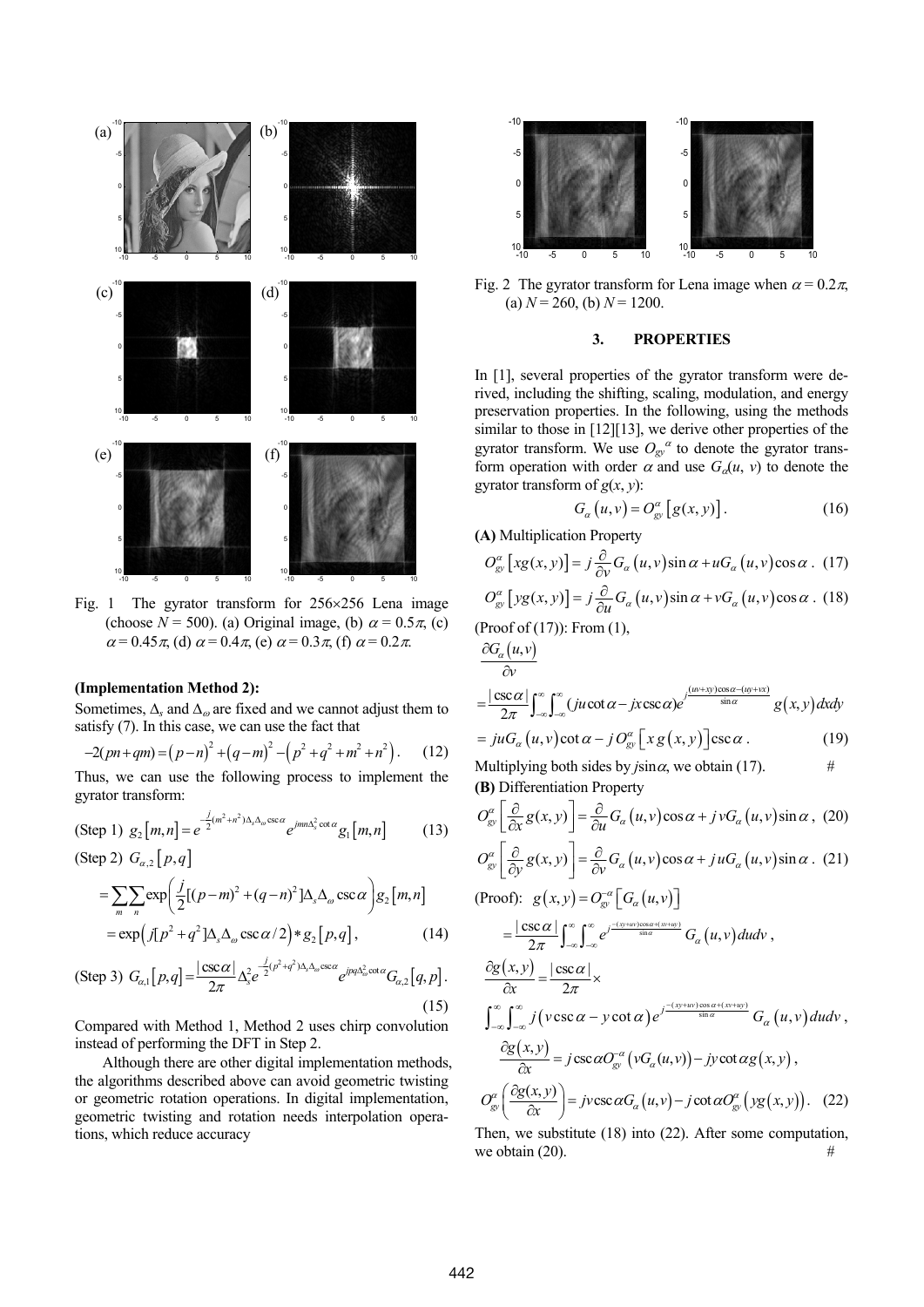**(C)** Conjugation Property

$$
O_{\rm gv}^{\alpha} \left[ g^*(x, y) \right] = G_{-\alpha}^*(u, v) \,. \tag{23}
$$

**(D)** Relation with the Scaling operation:

Note that, from (1),

$$
G_{\alpha}(u,v)
$$
\n
$$
= \frac{e^{-juv \tan \alpha}}{2\pi |\sin \alpha|} \int_{-\infty}^{\infty} \int_{-\infty}^{\infty} e^{juv \cot \alpha (1 + \tan^{2} \alpha)} e^{-j(uy + \alpha) \csc \alpha} e^{iyv \cot \alpha} g(x, y) dx dy
$$
\n
$$
= \frac{e^{-juv \tan \alpha}}{2\pi |\sin \alpha|} \int_{-\infty}^{\infty} \int_{-\infty}^{\infty} e^{j \frac{uv}{\sin \alpha \cos \alpha}} e^{-j \frac{uy + \alpha x}{\sin \alpha}} e^{j \frac{xy \cos \alpha}{\sin \alpha}} g(x, y) dx dy
$$
\n
$$
= \frac{e^{-juv \tan \alpha}}{2\pi |\sin \alpha|} \int_{-\infty}^{\infty} \int_{-\infty}^{\infty} \exp\left( j \frac{(u - x \cos \alpha)(v - y \cos \alpha)}{\sin \alpha \cos \alpha} \right) g(x, y) dx dy
$$
\n
$$
= \frac{e^{-juv \tan \alpha}}{2\pi |\sin \alpha \cos^{2} \alpha|} \int_{-\infty}^{\infty} \int_{-\infty}^{\infty} \exp\left( j \frac{(u - x)(v - y)}{\sin \alpha \cos \alpha} \right) g\left(\frac{x}{\cos \alpha}, \frac{y}{\cos \alpha} \right) dx dy.
$$

Therefore,

$$
|G_{\alpha}(u,v)| = \frac{\left|\exp\left(j\frac{2xy}{\sin(2\alpha)}\right) * g\left(\frac{x}{\cos\alpha}, \frac{y}{\cos\alpha}\right)\right|}{\pi |\sin(2\alpha)\cos\alpha|}
$$
(24)

That is, the gyrator transform with parameter  $\alpha$  has a very close relation with  $g(x/\cos\alpha, y/\cos\alpha)$ . This can explain why in Fig. 1 the results of the gyrator transform seems to be the scaling of the original image especially when  $\alpha$  is small.

**(E)** Relations between the Gyrator Transform and the FRFT.

$$
G_{\alpha}(u,v) = O_{rot}^{-\pi/4} \left\{ FRFT_{\alpha,-\alpha} \left[ O_{rot}^{\pi/4} \left[ g(x,y) \right] \right] \right\}, \qquad (25)
$$

where  $O_{rot}^{\phi}[g(x, y)]$  means the geometric rotation operation:

$$
O_{rot}^{\phi}\left[g(x,y)\right] = g\left(x\cos\phi - y\sin\phi, x\sin\phi + y\cos\phi\right). (26)
$$

### **4. EIGENFUNCTIONS AND SELF-IMAGING PHENOMENA**

### **4.1 Eigenfunctions**

**[Theorem 1]** If *e*(*x*, *y*) is an eigenvector of the 2-D FRFT with parameters  $(\alpha, -\alpha)$  and the eigenvalue is  $\lambda$ :

$$
FRFT_{\alpha,-\alpha}[e(x,y)] = \lambda e(x,y), \qquad (27)
$$

then

$$
f(x,y) = e\left(\frac{x+y}{\sqrt{2}}, \frac{-x+y}{\sqrt{2}}\right)
$$
 (28)

is the eigenvector of the gyrator transform and the eigenvalue is also  $\lambda$ :

$$
O_{\text{gv}}^{\alpha}\left[f\left(x,y\right)\right]=\lambda f\left(x,y\right). \tag{29}
$$

In other words **the eigenfunctions of the gyrator transform is the rotation of those of the FRFT with 45 degree**:

$$
f(x, y) = O_{rot}^{-\pi/4} \left[ e(x, y) \right]. \tag{30}
$$

**(Proof)**: From the relation between the gyrator transform and the 2-D FRFT in (25),

$$
O_{\text{gv}}^{\alpha}\left[f\left(x,y\right)\right]=O_{rot}^{-\pi/4}\left\{FRFT_{\alpha,-\alpha}\left[\left.O_{rot}^{\pi/4}\left[f\left(x,y\right)\right]\right]\right\}
$$
\n
$$
=O_{rot}^{-\pi/4}\left\{FRFT_{\alpha,-\alpha}\left[e\left(x,y\right)\right]\right\}=\lambda O_{rot}^{-\pi/4}\left\{e\left(x,y\right)\right\}.\qquad\#
$$

**[Corollary 1]** From Theorem 1, we can derive the eigenfunctions of the gyrator transform from those of the FRFT. For example, 2-D Hermite-Gaussians are the eigenfunctions of the 2-D FRFT:

$$
HG_{m,n}(x,y) = e^{-\frac{x^2 + y^2}{2}} h_m(x) h_n(y), \qquad (31)
$$

where  $h_m(x)$  is the  $m^{\text{th}}$  order Hermite polynomial, and

$$
FRFT_{\alpha,-\alpha}\left[HG_{m,n}(x,y)\right] = e^{j\alpha(n-m)}HG_{m,n}(x,y). \quad (32)
$$

Therefore, from Theorem 1, the following function will be the eigenfunction of the gyrator transform:

$$
\Psi_{m,n}(x,y) = e^{-\frac{x^2 + y^2}{2}} h_m\left(\frac{x + y}{\sqrt{2}}\right) h_n\left(\frac{-x + y}{\sqrt{2}}\right)
$$
 (33)

and

$$
O_{\text{gy}}^{\alpha}\left[\Psi_{m,n}\left(x,y\right)\right] = e^{j\alpha\left(n-m\right)}\Psi_{m,n}\left(x,y\right). \tag{34}
$$

**[Corollary 2]** Moreover, from (34),  $\lambda = \exp(j\alpha(n-m))$ . Since when *m−n* is fixed, the corresponding eigenvalue is the same, thus, if we do linear combination for (38):

$$
\Phi(x, y) = e^{-\frac{x^2 + y^2}{2}} \sum_{k=0}^{m} a_k h_m \left( \frac{x + y}{\sqrt{2}} \right) h_{k-m} \left( \frac{-x + y}{\sqrt{2}} \right) \tag{35}
$$

then  $\Phi(x, y)$  is also an eigenfunction of the gyrator transform and the corresponding eigenvalue is  $exp(-j\alpha k)$ .

### **4.2 Self-Imaging Phenomena**

Since the gyrator transform can be modelled by optical systems [2][3], therefore, the eigenfunctions of the gyrator transform can causes the self-imaging phenomena of these optical systems.

However, for analyzing the self-imaging phenomena, the constraint can be more relaxed. Since in optics, only the intensity is observed and the difference of scaling is tolerated when discussing the self-imaging phenomena, therefore, if

$$
O_{\text{gv}}^{\alpha}\left[s(x,y)\right] = z(u,v), \text{ and } \left|z(x,y)\right| = \tau\left|s(\sigma x, \sigma y)\right| \tag{36}
$$

then *s*(*x*, *y*) will also cause the self-imaging phenomena for the optical system that can be implemented by the gyrator transform.

In addition to (25), the gyrator transform can also be expressed as a combination of the rotation operations and the linear canonical transform (LCT) if the difference of phase and scaling is ignored:

$$
K_{\alpha}(u,v) = O_{rot}^{-\pi/4} \left\{ LCT_{(a,b,c,d),(a,-b,-c,d)} \left[ O_{rot}^{\pi/4} \left[ g(x,y) \right] \right] \right\}, (37)
$$

$$
G_{\alpha}(u,v) = e^{-\int \left( \tan \alpha + \frac{2bc}{\sin(\alpha/2)} \right) uv} K_{\alpha} \left( \frac{au}{\cos \alpha}, \frac{av}{\cos \alpha} \right), (38)
$$

where  $O_{rot}^{\phi}[g(x, y)]$  is defined in (26) and the LCT is defined as [7]:

$$
LCT_{(a,b,c,d,a_1,b_1,c_1,d_1)}[g(x,y)] = \frac{1}{2\pi\sqrt{-bb_1}}e^{j(\frac{d}{2b}u^2 + \frac{d_1}{2b_1}v^2)} \times
$$

$$
\int_{-\infty}^{\infty} \int_{-\infty}^{\infty} e^{-j(\frac{ux}{b} + \frac{yy}{b_1})} e^{j(\frac{a}{2b}x^2 + \frac{a_1}{2b_1}y^2)} g(x,y) dx dy, \qquad (39)
$$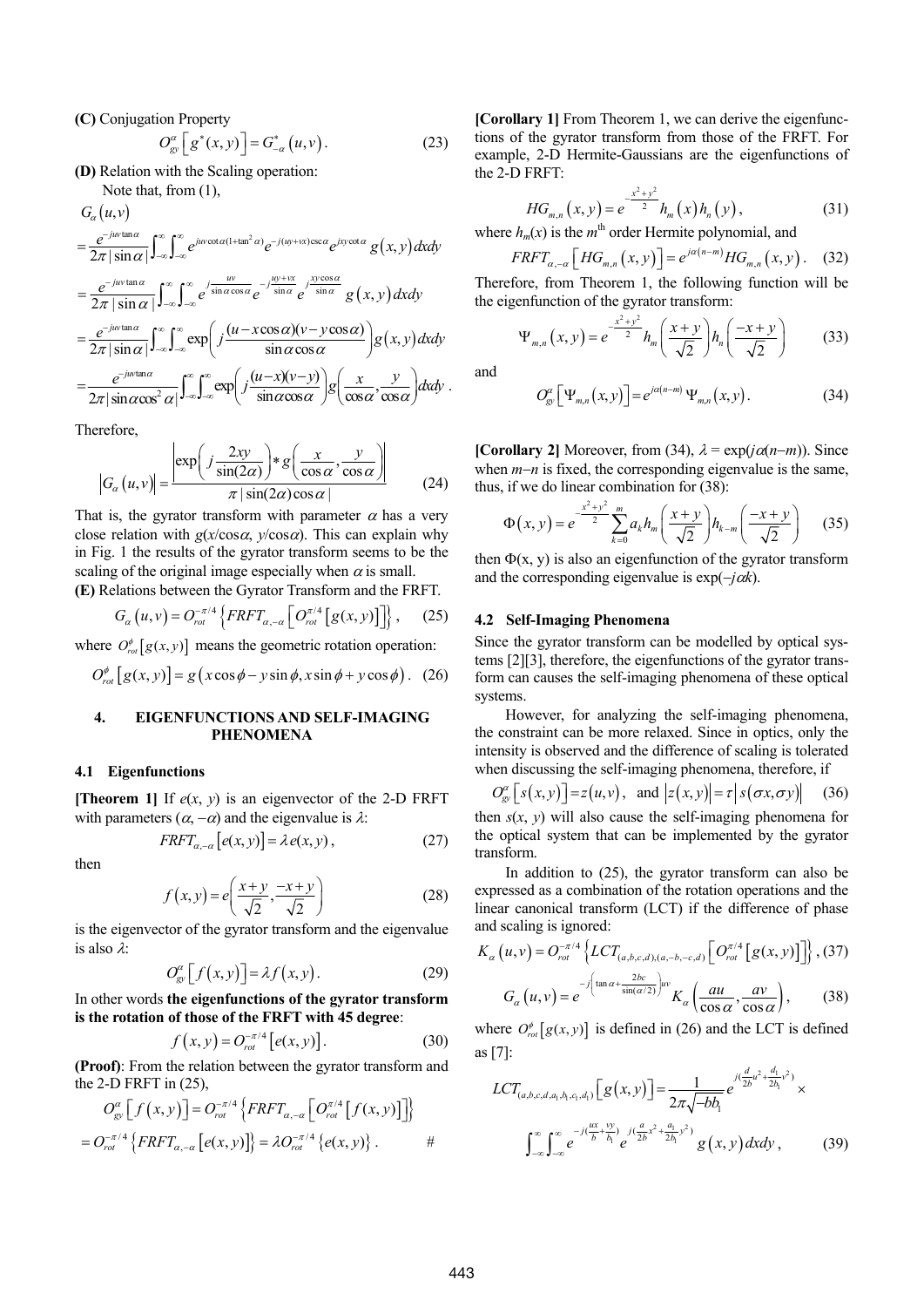and the parameters in (37) should satisfy

 $a : b = \cos \alpha : \sin \alpha$  and  $ad - bc = 1$ . (40) Therefore, if  $p(x, y)$  is the eigenfunction of the 2-D LCT with parameter  $\{a, b, c, d, a, -b, -c, d\}$ :

$$
LCT_{(a,b,c,d,a_1,b_1,c_1,d_1)}[p(x,y)] = \lambda p(x,y)
$$
\n(41)

after performing geometric rotation for  $p(x, y)$ :

$$
q(x, y) = O_{rot}^{-\pi/4} [p(x, y)] = p\left(\frac{x + y}{\sqrt{2}}, \frac{-x + y}{\sqrt{2}}\right),
$$
 (42)

then, from (42) and (43),

$$
Q_{\alpha}(u,v) = O_{\text{gv}}^{\alpha} \left[ q(x,y) \right] = \lambda e^{-j \left( \tan \alpha + \frac{2bc}{\sin(\alpha/2)} \right)uv} q \left( \frac{au}{\cos \alpha}, \frac{av}{\cos \alpha} \right), \tag{43}
$$

$$
|Q_{\alpha}(u,v)| = |q(au/\cos\alpha, av/\cos\alpha)|. \tag{44}
$$

Since  $q(x, y)$  and  $Q_a(u, v)$  only differ in scaling,  $q(x, y)$ , i.e., **the rotation of the eigenfunctions of the 2-D LCT, will case the self-imaging phenomena of the gyrator transform**. From [8], the eigenfunctions of the LCT are Hermite-Gaussian functions, impulse trains, and fractals together with scaling, chirp multiplication, and chirp convolution. After rotating them by 45 degree, as in (42), these functions can all cause the self-imaging phenomena of the gyrator transform.

### **5. APPLICATIONS**

As the FRFT, the gyrator transform can be viewed as an extension of Fourier analysis. Therefore, many applications of the Fourier transform and the FRFT can also be viewed as the applications of the gyrator transform. The applications of the gyrator transform in **optics**, **image processing** and **encryption** were introduced in [1][2][3][5][6]. Here, we discuss other possible applications of the gyrator transform.

### **5.1 Sampling Theory**

Suppose that a signal  $g(x, y)$  is limited in the gyrator transform domain:

$$
G_{\alpha}(u, v) = 0 \quad \text{when } |u| > B_1, \quad |v| > B_2. \tag{45}
$$

Note that, if a signal satisfies (45), then it is impossible to be band-limited in the frequency transform and we cannot use the conventional Shannon's Sampling Theorem to sample the signal. However, we can use the gyrator transform to sample it. If we performing sampling for  $g(x, y)$ :

$$
g_1(x, y) = \sum_{m} \sum_{n} g\left(m\Delta_x, n\Delta_y\right) \delta\left(x - m\Delta_x, y - n\Delta_y\right), \quad (46)
$$

then the gyrator transform of  $g_1(x, y)$  is

$$
G_{1,\alpha}(u,v) = \frac{|\csc \alpha|}{2\pi} e^{juv \cot \alpha} \int_{-\infty}^{\infty} \int_{-\infty}^{\infty} e^{-j\frac{(uy+vx)}{\sin \alpha}} e^{jxy \cot \alpha}
$$

$$
\sum_{m} \sum_{n} g(m\Delta_x, n\Delta_y) \delta\left(x - m\Delta_x, y - n\Delta_y\right) dxdy. \quad (47)
$$

Then, since from the Fourier transform pair for the comb function [14]

$$
\int_{-\infty}^{\infty} \int_{-\infty}^{\infty} e^{-j2\pi(ux+yy)} \sum_{m} \sum_{n} f\left(m\Delta_{x}, n\Delta_{y}\right) \delta\left(x - m\Delta_{x}, y - n\Delta_{y}\right) dx dy
$$

$$
= \frac{1}{\Delta_{x}\Delta_{y}} \sum_{m} \sum_{n} F\left(u - m/\Delta_{x}, v - n/\Delta_{y}\right), \tag{48}
$$

$$
\int_{-\infty}^{\infty} \int_{-\infty}^{\infty} e^{-j\frac{(vx+uy)}{\sin\alpha}} \sum_{m} \sum_{n} f\left(m\Delta_x, n\Delta_y\right) \delta\left(x - m\Delta_x, y - n\Delta_y\right) dxdy
$$

$$
= \frac{1}{\Delta_x \Delta_y} \sum_{m} \sum_{n} F\left(\frac{v}{2\pi \sin\alpha} - \frac{m}{\Delta_x}, \frac{u}{2\pi \sin\alpha} - \frac{n}{\Delta_y}\right). \tag{49}
$$

After substituting  $exp(ixy \cot \alpha)g(x, y)$  into  $f(x, y)$  in (49), (47) can be rewritten as

$$
G_{1,\alpha}(u,v)
$$
\n
$$
= \frac{|\csc \alpha|}{2\pi \Delta_x \Delta_y} e^{iuv \cot \alpha} \sum_{m} \sum_{n} F\left(\frac{v}{2\pi \sin \alpha} - \frac{m}{\Delta_x}, \frac{u}{2\pi \sin \alpha} - \frac{n}{\Delta_y}\right) (50)
$$
\nwhere  $F(u,v) = \int_{-\infty}^{\infty} \int_{-\infty}^{\infty} e^{-j2\pi(ux+vy)} e^{ixy \cot \alpha} g(x, y) dx dy$   
\n
$$
= 2\pi |\sin \alpha| e^{-juv 4\pi^2 \sin^2 \alpha \cot \alpha} G_{\alpha}(2\pi v \sin \alpha, 2\pi u \sin \alpha) (51)
$$

Therefore, the relation between the gyrator transform of  $g(x, \theta)$ *y*) and that of  $g_1(x, y)$  is:

$$
G_{1,\alpha}(u,v) = \frac{1}{\Delta_x \Delta_y} \sum_m \sum_n G_\alpha \left( u - 2\pi \frac{n}{\Delta_y} \sin \alpha, v - 2\pi \frac{m}{\Delta_x} \sin \alpha \right)
$$

$$
e^{j(uv - (u - 2\pi \frac{n}{\Delta_y} \sin \alpha)(v - 2\pi \frac{m}{\Delta_x} \sin \alpha)\cot \alpha}.
$$
 (52)

From  $(52)$ , if we choose the sampling intervals properly:

$$
\Delta_x < \frac{\pi}{B_2} \sin \alpha \qquad \text{and} \qquad \Delta_y < \frac{\pi}{B_1} \sin \alpha \,, \tag{53}
$$

then we can reconstruct  $g(x, y)$  from  $g_1(x, y)$  by placing a lowpass mask in the gyrator transform domain:

$$
G_{\alpha}(u,v) = \Delta_x \Delta_y M(u,v) G_{1,\alpha}(u,v), \qquad (54)
$$

$$
g(x, y) = O_{gy}^{-\alpha} \{ M(u, v) G_{1,\alpha}(u, v) \},
$$
 (55)

$$
M(u, v) = 1 \text{ if } |u| < C_1 \text{ and } |v| < C_2,\tag{56}
$$

$$
M(u, v) = 0 \text{ otherwise},\tag{57}
$$

$$
B_1 < C_1 < \frac{2\pi}{\Delta_y} \sin \alpha - B_1, \quad B_2 < C_2 < \frac{2\pi}{\Delta_x} \sin \alpha - B_2 \,. \tag{58}
$$

Therefore, even if a signal is not limited in the frequency domain, if it satisfies (45), we can use the gyrator transform and the above process to sample and reconstruct the signal.

#### **5.2 Filter Design**

As the FT and the FRFT, the gyrator transform is also useful for filter design. That is, we can perform the gyrator transform for a noise-interfered signal, then multiply the result by a transfer function, and then perform the inverse gyrator transform to recover the original signal:

$$
g_o(x, y) = O_{\text{gv}}^{-\alpha} \left\{ H(u, v) O_{\text{gv}}^{\alpha} \left[ g_i(x, y) \right] \right\}. \tag{59}
$$

Note that the reconstruction process in (55) is a special case of the filter designed by the gyrator transform.

As the filter designed by the FRFT, which is suitable for filtering the chirp noise [10], the filter designed by the gyrator transform can be used for filtering the noise that has the form of the summation of

$$
\exp(j\,\tau_1xy + j\,\tau_2x + j\,\tau_3y). \tag{60}
$$

Moreover, analogous to the applications of the filter designed by the FRFT, the filter designed by the gyrator transform is also useful for space-variant pattern recognition, edge detection, and wavelet analysis.